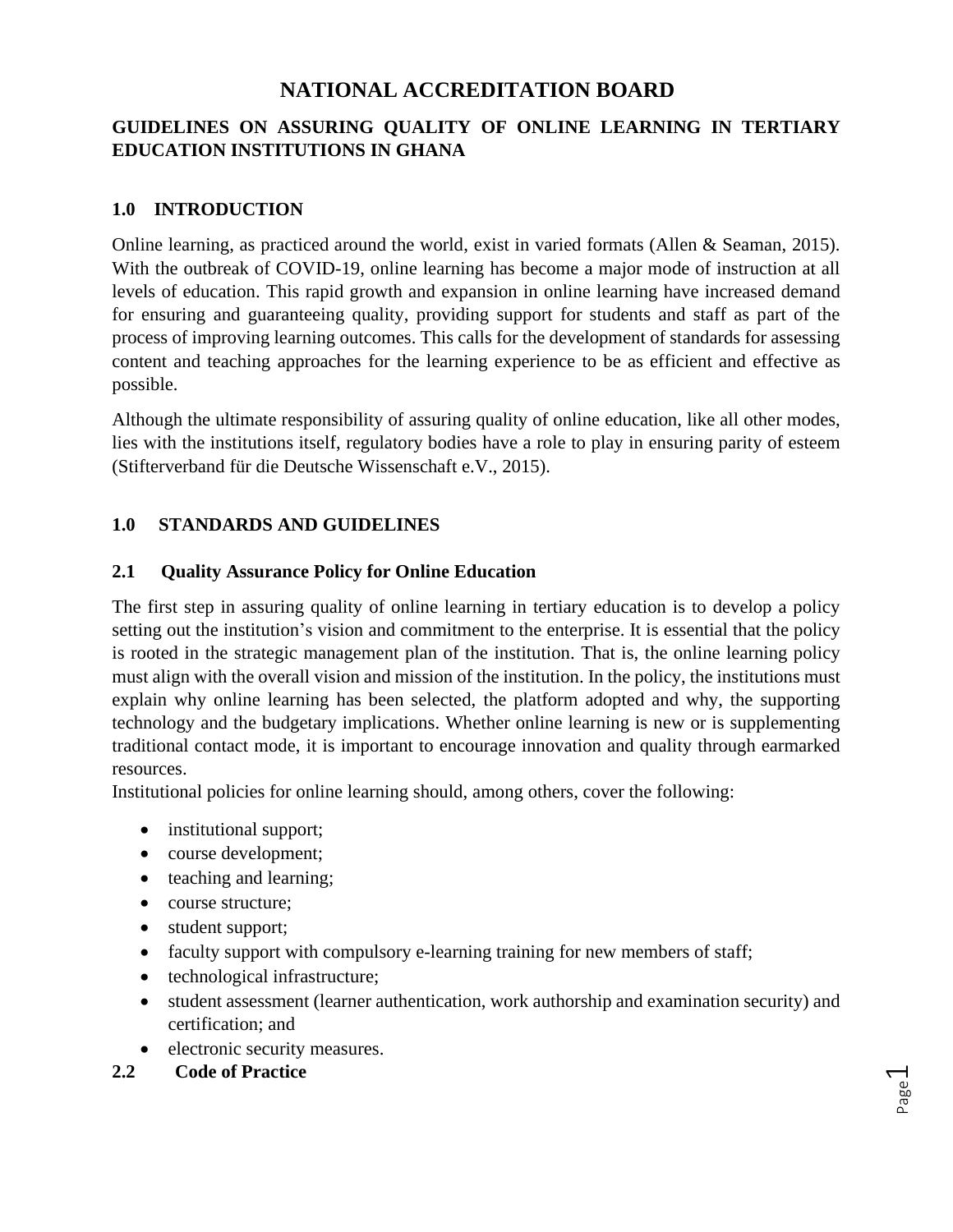The policy must define code of practice related to appropriate behaviour online, electronic security, measures for the use of student data (privacy, security, consent, etc.) and what constitutes fraudulent conduct. It must also indicate how infractions will be addressed as well as the lodging complaints and the procedures for redress.

# **2.3 Teaching Methods**

It is important for the policy to pay attention to the process by which the teaching staff will determine the best teaching methods for students in a specific context. It should consider pedagogical practice, innovation, and the specific goal of each programme. This will ensure that the needs of students are factored into the whole process in the design of the curriculum, the delivery and assessment.

# **2.4 E-Learning Resources**

Online learning thrives on the sharing of information in all dimensions: about courses by level, subject content, relationship with other courses, mechanisms for dissemination of course materials, assignments, assessment, IT requirements, and estimated time that students will need to dedicate to a course.

At every step, continuing and prospective students are to be informed about requirements concerning equipment, e-learning and digital skills, pre-knowledge and prerequisite subjects, and attendance.

# **2.5 Teaching Staff**

Well-developed educational models acknowledge the crucial role of teaching staff in the delivery of quality learning, particularly for e-learning. As such, the policy should include strategies for professional development for teaching and facilitating staff. It should take into account the needs of those who will be transiting from the traditional face-to-face teaching environment to e-learning. Where face-to-face exist alongside e-learning, the teaching staff involved should be comparable in qualification and competence.

## **2.6 Student Support**

The policy should have proper procedures in place to provide student support, - tutoring, pedagogical, technological, and administrative. Student support should be provided according to students' profile and their specific needs.

It should provide information on library resources (i.e. an e-library service), and any required training, including virtual labs designed to guarantee the acquisition of particular learning outcomes.

## **2.7 Access by Disadvantaged Students**

The policy should also outline support for students with disability and in other difficult circumstances who will need extra care.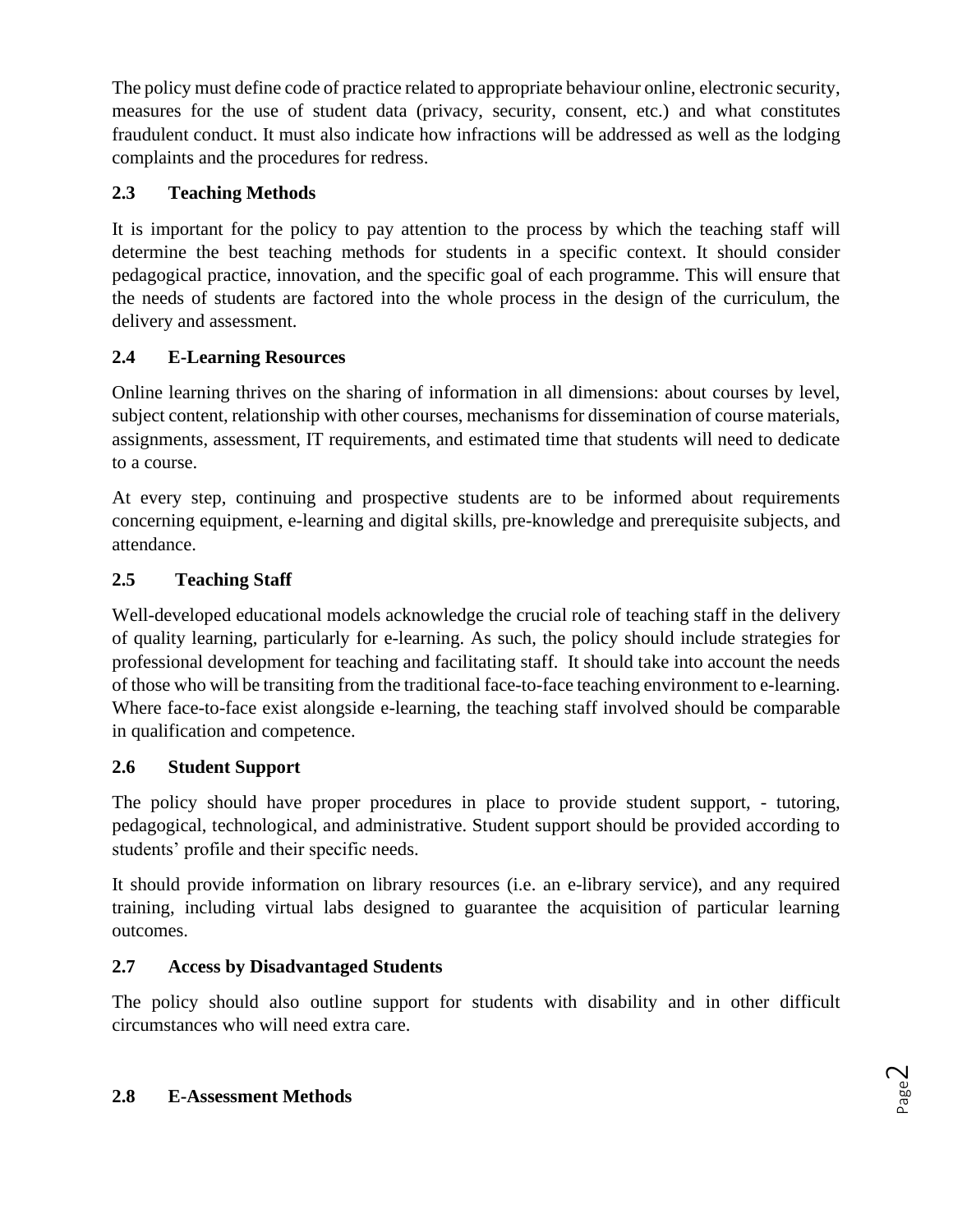E-assessment methods must align with learning outcomes and established procedures for validating programmes, including non-classroom-based activities. The development and implementation of e-assessment processes are expected to include protective measures that guarantee learner authentication and work authorship, secured documentation and fit for purpose.

## **2.9 Monitoring and Review of Programmes**

The policy should indicate mechanisms for monitoring and periodically reviewing programmes to ensure that they achieve the objectives set out as well as on how to respond to the needs of students and society. These reviews should lead to continuous improvement of the programme. Any action planned or taken as a result should be communicated to all those concerned.

## **3.0 CONCLUSION**

Institutions providing e-learning are encouraged to develop documents to govern their programmes. As a regulatory body, the National Accreditation Board is available for dialogue with the view to promoting understanding and enhancing e-learning at the tertiary level.

Page ന